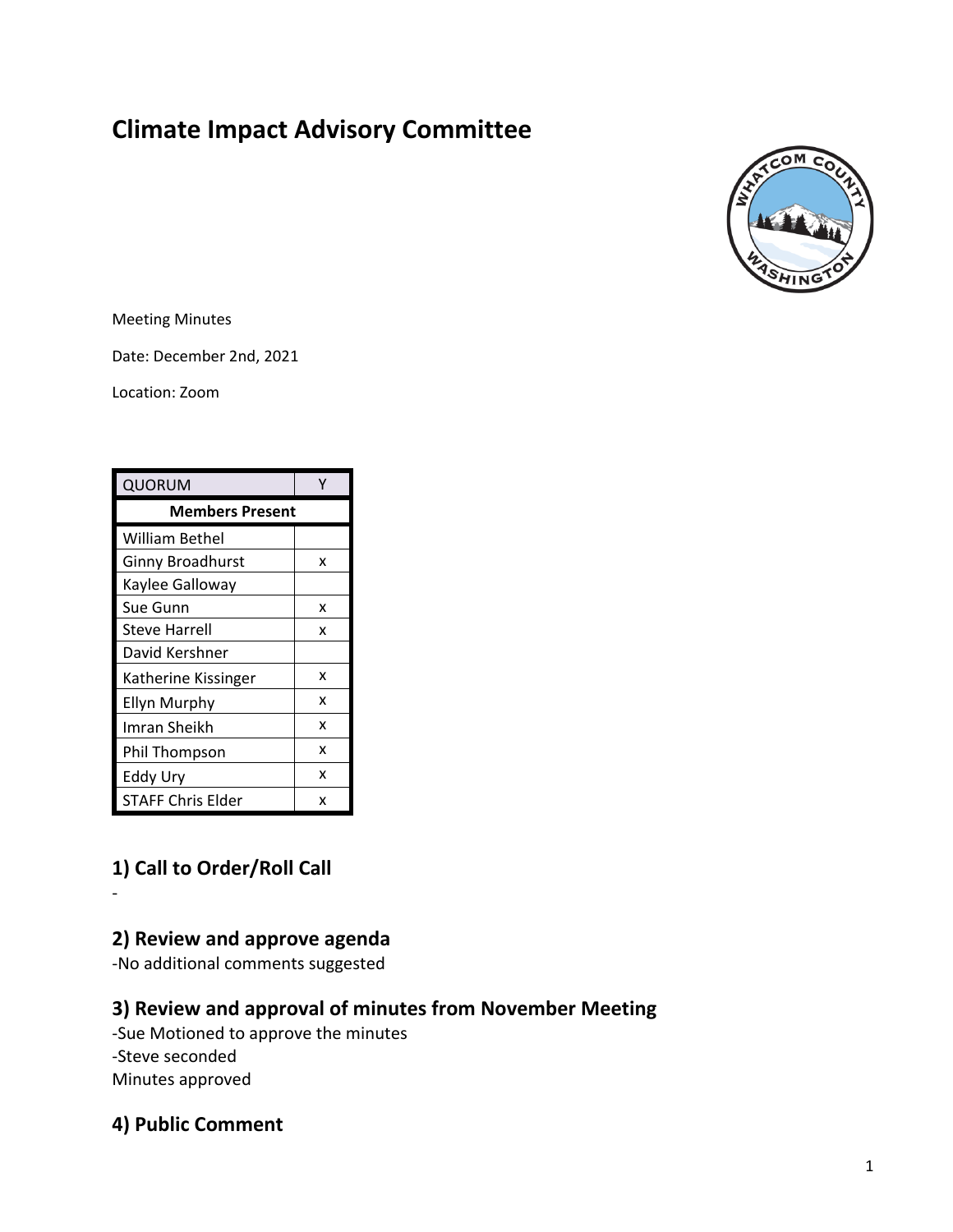-Public in attendance **Jack Wellman**, PSE **Atul Deshmane**, PUD

### **5) Roles & Responsibilities for CAP Implementation (including CIAC role & possible revisions to CIAC Code 2.126) – Ellyn and Chris**

-Climate action manager has been approved in Natural Resources budget

-This person will have direct contact with the director of strategic initiatives and the Executive. -Now that the CAP has been completed, we can propose some changes to the code to better define and support the committee going forward.

**Steve** asked **Ellyn** to explain the meeting on the office of strategic initiatives

**Ellyn** said that the position was listed as a planner 2, and three groups drafted a letter about this position to increase it to a management position. and some individual climate committee members signed on to the letter. Executive Sidhu did promote the position to a management role. A specialist role and a manager were added to the Child and Family Wellbeing admin.

**Steve** wanted to clarify that the director of strategic initiatives would not replace the management positions requested by CIAC and Child and Family Wellbeing.

**Eddy** said that the meeting helped clear up the confusion. And that the Director of Strategic Initiatives is just an additional staffer in the Executive's office.

**Sue** asked about the data analyst position for the OCA

**Ellyn** said we currently do not have the data analyst position for OCA.

**Sue** suggested adding to tonight's discussion how CIAC will interact with the county in selecting the Climate Action Manager.

**Ellyn** proposed new edits to the Code establishing CIAC that could be presented to Council for approval.

- a. remove language that references the 2007 CAP to the "most current version of CAP."
- e. reviewing available science to recommend appropriate guidelines.

**Atul Deshmane in Zoom Chat:** Is e. the same as mitigation?

**Ellyn** said that point e. is not strictly mitigation.

**Atul** Asked if mitigation is mentioned later in the code.

**Phil** said e. is adaptation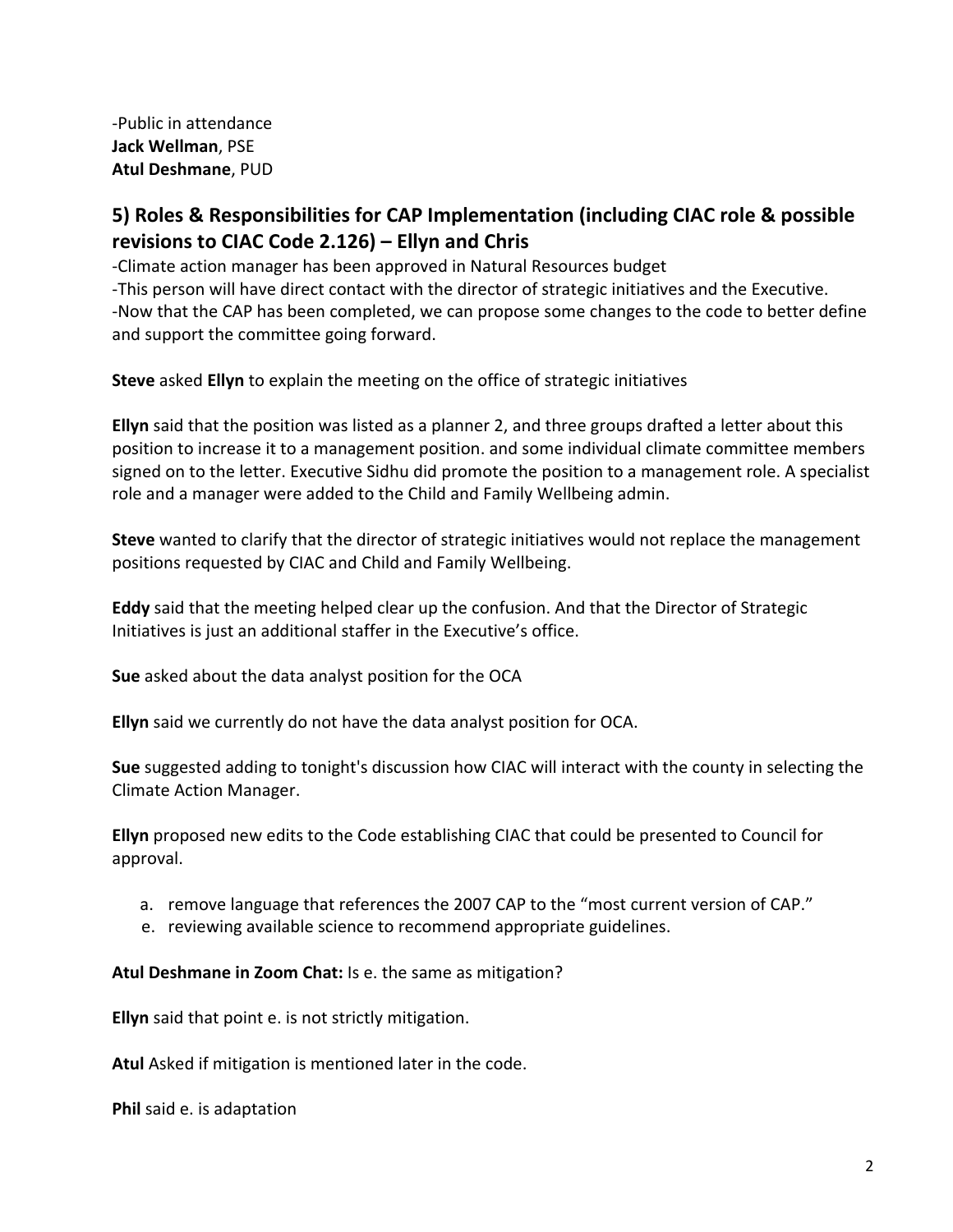#### **Atul** clarified that he meant adaptation

**Sue** suggested editing point d. to include recommendations supporting the OCA.

**Ellyn** said that point d. was a long paragraph on worker transition.

**Ginny** suggested adding in wording to allow the committee to serve a proactive role in providing information to councilmembers which are the ones making the decisions.

**Ellyn** said that is covered by the wording in point F. but opened it up to Ginny to craft alternative wording

**Sue** suggested adding in a way to give feedback for the OCA.

**Ellyn** said that will be covered later and also offered to allow committee members to write to her any specific changes to the code.

**Phil** requested language about the interaction between the CIAC with the OCA and the Climate Manager. He suggested expanding the wording in point I.

**Steve** suggested updating the language to include the OCA throughout the code specifically in points f, g, and I.

**Phil** suggested that we could add language about offering support to the OCA regarding regulatory actions in point I. since they will start out with a staff of one.

**Steve** suggested adding in a new point rather than trying to wedge in more things to existing points. **Eddy** said that he thinks the scope of the code seems broad enough for now

**Ellyn** said to send any edits to the code to her and we will likely talk about it in the next meeting as well.

In regards to CIAC membership:

**Ginny** suggested keeping the word "municipal" in regards to policy making.

**Ellyn** said that she removed the word for redundancy

**Ginny** asked if the word "policy" would be redundant then?

**Ellyn** said that she had been thinking about that

**Sue** suggested sending out edits before discussing them in meetings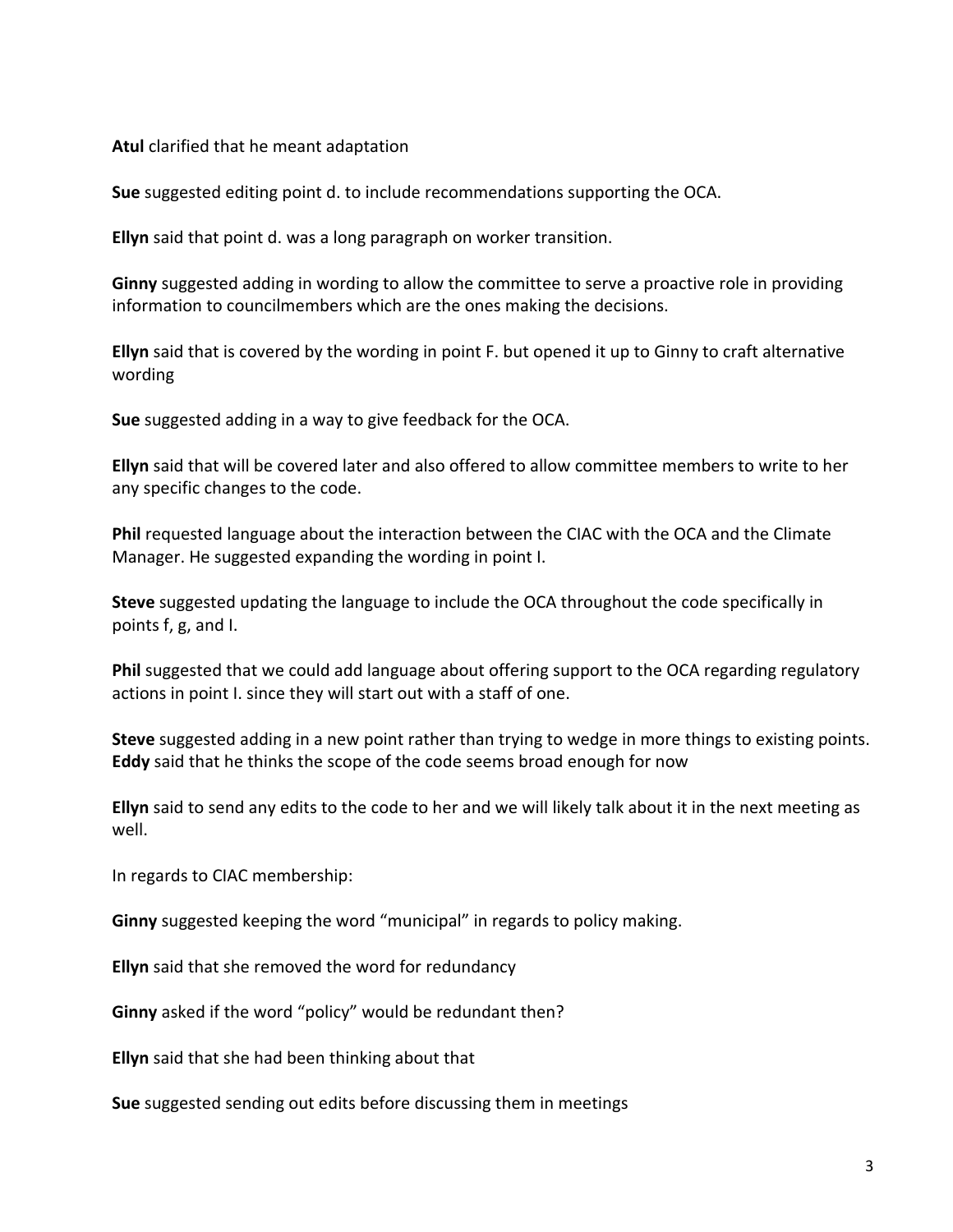**Ellyn** said that we will continue discussing edits in the next meeting and she will send the slides out after the meeting.

**Atul Deshmane in zoom chat**: Great point but that is a whole discussion right to have with the County Council and Executive?

**Phil** said that policy itself might be too broad and suggested adding in a modifier to make it more specific like environmental policy

**Steve** said that experience in policymaking and getting things done could be beneficial

**Eddy** suggested that for the sake of making sure we have enough diversity in terms of experience and background that we define positions for certain qualifications

**Ellyn** said that in the past we have tried to reach out to people from different areas in the county to fill positions but that we have been unsuccessful getting those people to apply. For example, the farming community

**Sue** asked what "subset of applicants meant"

**Ellyn** said that the Climate manager would review the applicants and could make recommendations to the council for vacancies.

**Sue** said that wording doesn't seem necessary

**Phil** said that without that wording that it makes it seem like the Climate manager is the filter of applicants to make appointments to the committee

**Eddy** said he agreed with Phil's assessment. At the same time, he thinks that changing the way Council appoints applicants is a good idea

**Steve** said that giving the task of reviewing applicants to the climate manager might allow for a more thorough review of applicants. That the council members can be very busy and not have adequate time to review appointments for unpaid advisory boards

**Phil** said that he liked the direct wording of the revision

**Dave** questioned whether it's actually necessary to reference the OCA manager in the code in regards to making recommendations to the Council

**Ellyn** said that based on past experience that she believes it's necessary to reference it.

**Dave** suggested making the wording more specific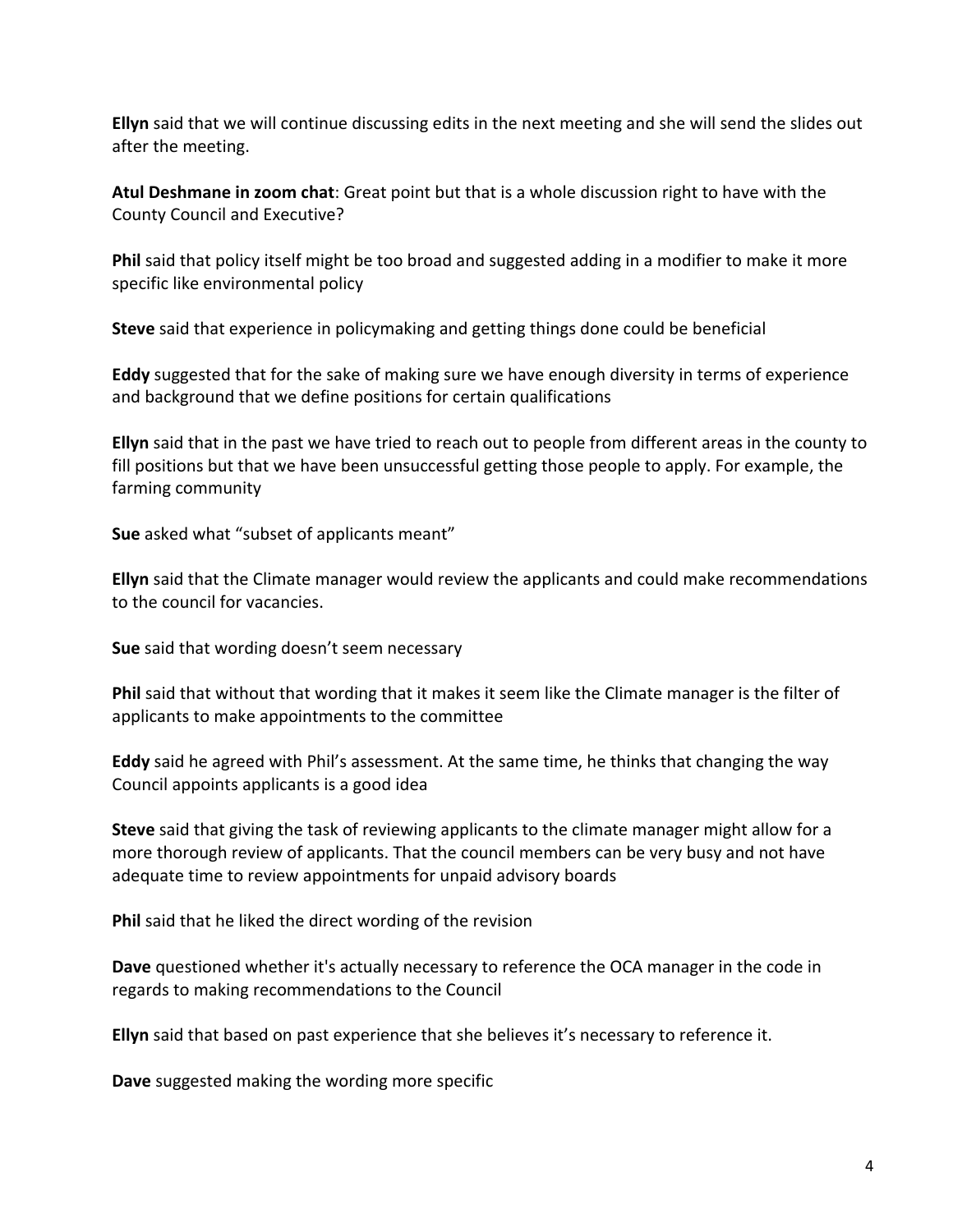**Ellyn** said that it would be preferable that the Climate manager recommend to the council applicants from among applications for vacancies on the committee.

**Chris** brought up some concerns that the council doesn't always want staff telling them how to vote and that having a staff member make a public recommendation might cause some problems. He suggested we find a way to incorporate communication between Council and the OCA manager without making it an entirely public process.

**Phil Thompson in Zoom Chat**: Chris raises good points. But this should be done in some form by the Climate Manager. Perhaps in the job description. Which raises another question: Is there a position description available as yet? Did the Council's adoption of the CAP imply they accept our recommended description for the position?

**Eddy** agreed that different language would be good especially regarding legally binding wording. We want to make sure that the OCA manager's role doesn't become too politicized.

In the Committee Staffing section **Ellyn** suggested that we establish a communication avenue directly through the Executive's office. This might help us to get more timely responses from county staff members when we reach out for feedback on something.

**Sue** asked if we should instead make this avenue through the OCA.

**Ellyn** said that the OCA will be in Natural Resources which is part of public works. And that going through the Executive's office would be a more direct route for getting things done.

In regards to OCA functions and responsibilities:

**Dave** suggested number 5 to include natural resource and public health.

**Sue** suggested that number 1 include select priorities and focus of specific goals at any given time

**Ellyn** said that she is open to changing the wording and invited Sue to send her specific edits.

**Steve** said that he doesn't think it's essential for us to define priorities now because that should be a discussion between CIAC, the OCA, CAT, and JCAT. He also suggested setting up a rotation for the chair position so that it might encourage more participation from the smaller towns in the county.

**Ellyn** asked for **Chris'** input on the CAT

**Chris** said that previously CAT was a leadership team made up of department directors. He said that after the recent budgetary meeting with the Executive it seems like going forward the CAT might not be strictly a leadership team.

**Ellyn** asked about the role of directors in the CAT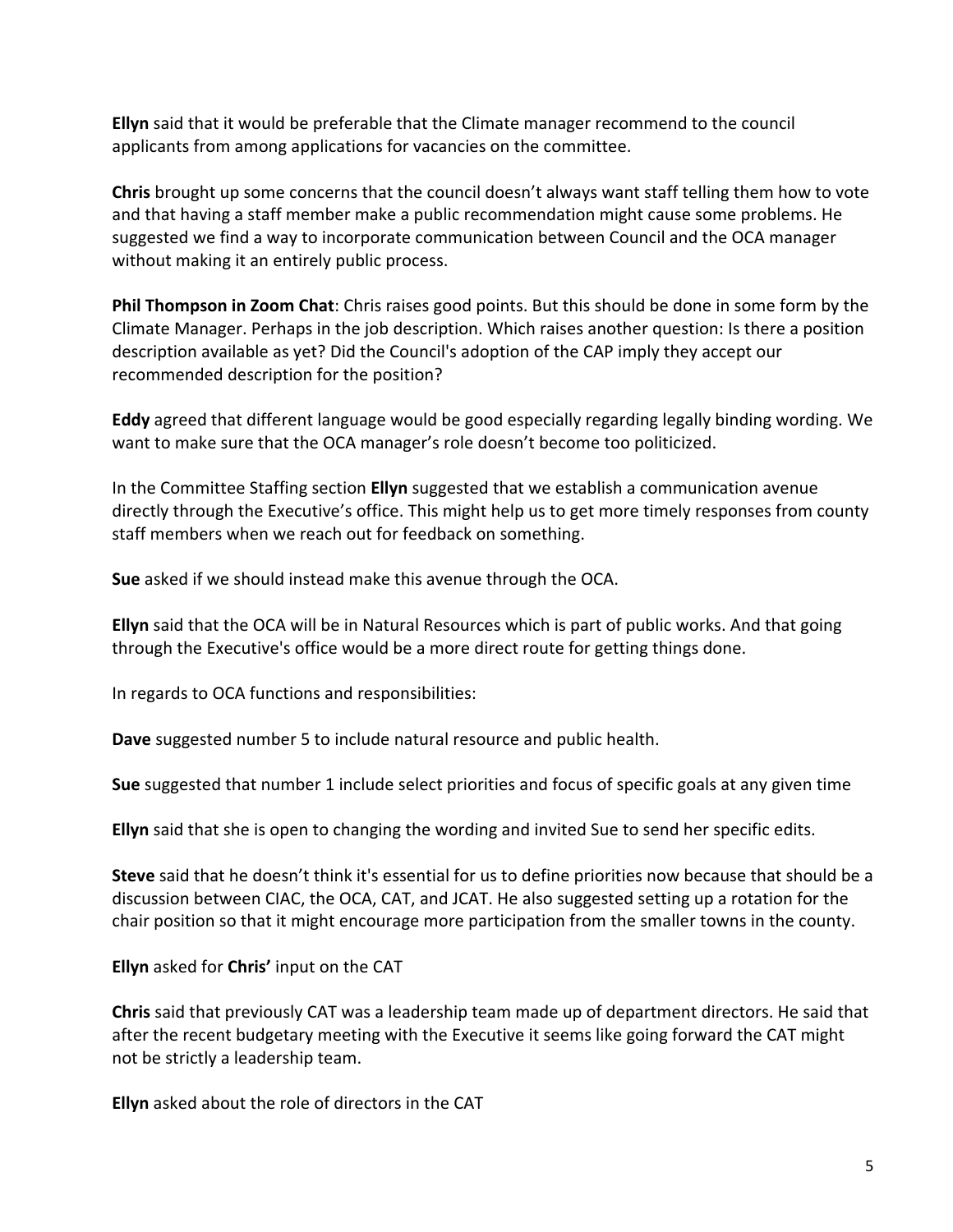**Chris** said that more stuff might get done with senior staff and middle managers involved rather than strictly directors.

**Ellyn** asked **Chris** to draft up some edits to the purpose of JCAT so we can review them next meeting.

**Sue** asked about having the OCA manager be the Chair of the JCAT. She also asked why we would need both a CAT and OCA?

**Ellyn** said that the team would be there to facilitate cross cutting issues that would affect multiple departments. To help streamline the process of getting things done.

**Sue** asked for a description of the OCA and how it differs from the CAT

**Ellyn** said that the OCA will only have 2 staff members so the CAT will allow them to work with various departments.

**Phil Thompson in Zoom Chat**: I have comments on a few of these items but I will submit in written form before our next meeting rather than trying to edit in this meeting.

**Atul Deshmane in Zoom Chat:** I have to leave. I wanted to update the committee on PUD stuff the new GM and focus on renewables. Maybe next time.

**David Kershner in Zoom Chat**: I hope you can attend the next meeting, Atul. That would certainly be of interest to the committee.

# **6) Wind Energy Code Subcommittee –**

**Ellyn** mentioned some other potential members being **Mia Devine**, and **Jack Wellman,** and possibly **Atul. Ellyn** asked **Imran** if he'd be able to help.

**Imran** said he would be up for it.

**Sue** offered to help out.

**Eddy** suggested some other names for the subcommittee: **John Bosch, Jerry Minor, Simon Vickery**. He mentioned that there is a folder in the dropbox for the subcommittee.

**Ellyn** asked **Chris** to update the dropbox with files from the previous wind energy committee.

**Sue** suggested that **Eddy** chair the subcommittee.

**Eddy** will chair this subcommittee

# **7) Communication and Social Media Campaign Update - Katie and Steve**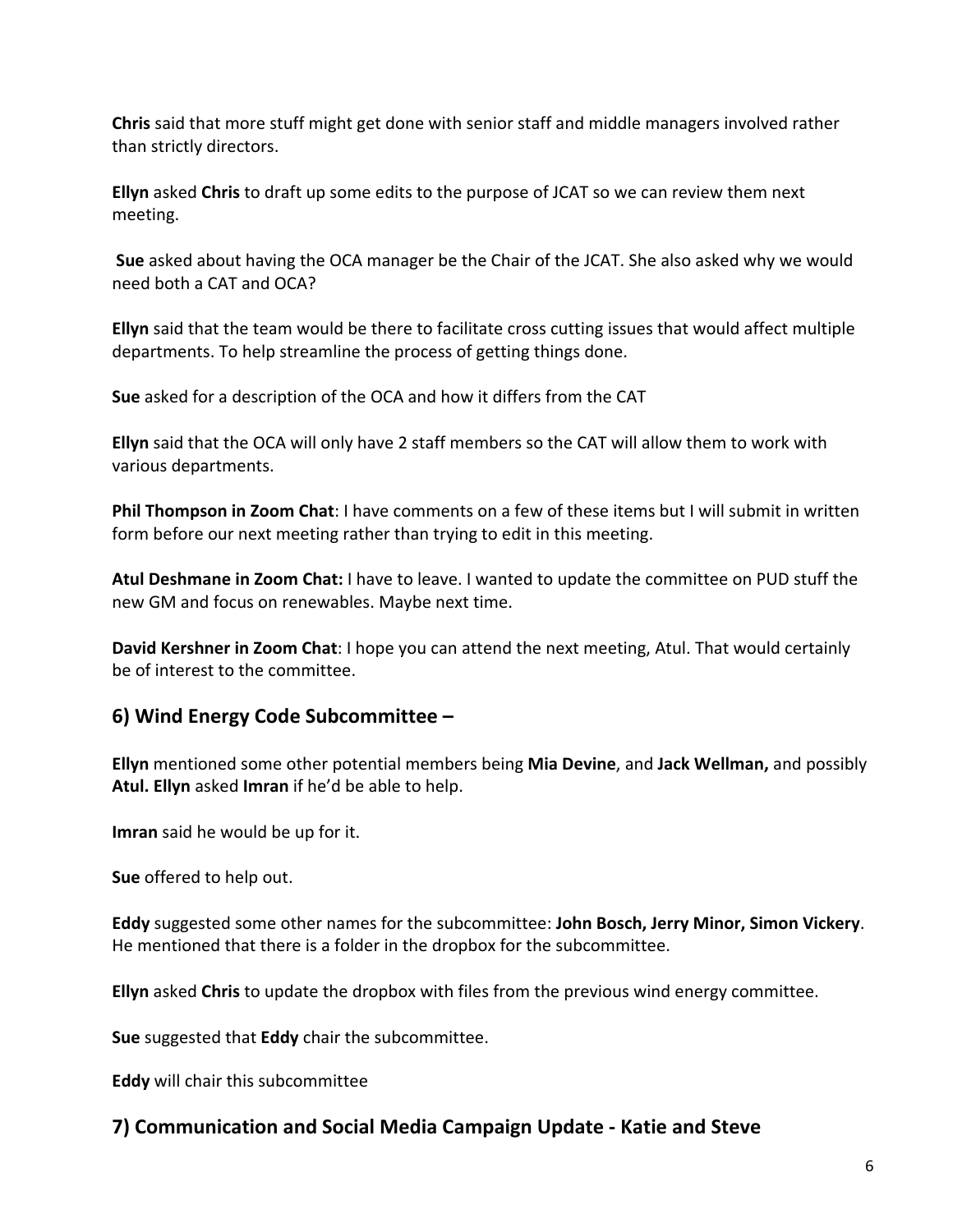**Steve** said that he never got clear direction if this is possible but that he would be willing to set up and monitor a twitter account. And that we may set up an Instagram or tiktok if there are no legal obstacles.

**Ginny** suggested bringing in an intern from WWU to help with social media accounts.

**Steve** said that was a great idea and asked **Ginny** to send the contacts his way

**Ellyn** said that **Steve** has been writing articles and that if anyone has suggestions for article topics, they could send them to him.

**Ellyn** also mentioned that we could look into any dual language papers or publications that would include farmworkers.

**Steve** said that he had a contact in the farmworker's union

**Sue** mentioned flooding as a timely topic.

**Ginny** mentioned jobs as a topic. Referencing how Florida has brought in lots of jobs to manufacture EVs.

**Steve** agreed that would be relevant considering we have refineries and solar panel manufacturing.

**Ellyn** suggested something about the electric ferry that All American Marine made in Bellingham.

**Ginny** said that she has a connection with AAM

**Ellyn** suggested emailing the climate reporter **Isabelle Kempe** at the Herald and that she had sent her some info on FEMA flood insurance since it will now include climate change

**Chris** said that she was great to work with on writing. And he mentioned being conscious of wording so as not to ostracize community members that think of climate change as a highly politicized buzzword.

### **8) Old/New Business**

**Ellyn** mentioned that she and **Chris** will present on the CAP at the Bellingham City Club on January 19th

**Chris** gave an update on a letter that they wrote about the CNG franchise. He said that the Franchise fee term limit has expired. And Council would like us to explore the franchise fee to give them some input on it. **Chris** said that he is open to suggestions from committee members on that topic.

**Phil** volunteered to help